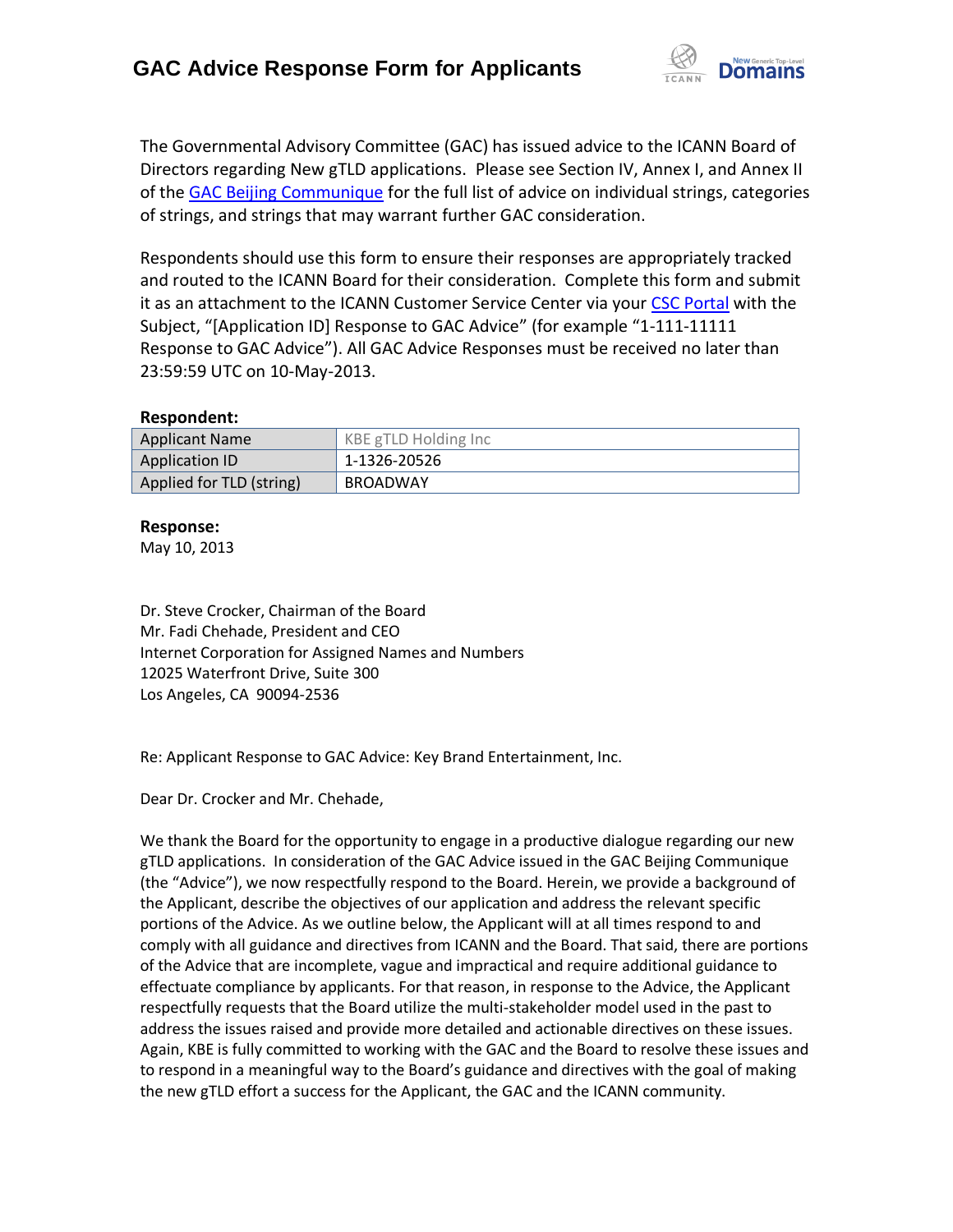

### Applicant Background

Key Brand Entertainment Inc. is a privately-held company in the United States, and is the sole parent entity of its wholly-owned subsidiary, KBE gTLD Holding Inc., the applicant for .broadway (collectively, "KBE" or the "Applicant"). KBE is the operator of the preeminent website for online Broadway and theater ticket sales and related services, content and information as well as one of the world's leading developers, producers, presenters and distributors of live theatre and stage shows. As owner and operator of the industry-leading broadway.com and theater.com as well as a robust portfolio of other Broadway- and theater-related domain names, KBE offers a full range of online services and features, including consumer ticketing, group sales and complete editorial coverage of Broadway presentations in New York City and over 40 other markets. Additionally, through its Broadway Across America business, KBE serves as a leading Broadway producer and presenter of first-class touring productions in more than 40 cities across the United States, Canada, the United Kingdom and Japan. Broadway Across America brings first-class touring musicals and plays to audiences in multiple and varied markets.

# Application Objectives

KBE, through its broadway.com, theater.com and Broadway Across America properties, is one of the world's leading brands in the Broadway and theater industry. The reputation of these brands is well-recognized as authoritative sources for high-quality services, information and industry news. With that in mind, KBE applied for .broadway as an extension of its globally recognized broadway.com and other Broadway- and theater-related brands and intends to function as a Specification 9 exempt system whereby all second level domains ("SLDs") will be for the benefit of KBE and its affiliates pursuant to the ICANN Registry Agreement.

As stated in its application, the mission of the .broadway is:

"to provide diverse internet users an enhanced online experience while enriching society with artistic and cultural diversity through high quality content, information and authentic connected experiences centered on live theater, musicals, opera, ballet and other performing arts, Broadway, and other related concepts, topics and activities."

Further, the benefit to consumers from this brand extension and expansion of its online presence is that:

"Internet users will benefit because .broadway will provide an enhanced online experience from the existing broadway.com through its ability to build more personalized experiences for internet users seeking artistic and cultural diversity. .broadway will provide Applicant greater control over the domain as a registry operator, enabling the domain to be operated with the same exceptional values KBE has shown to users through the operation of broadway.com. Additionally, new communities can be identified and formed to connect internet users with others interested in theater and other performing arts and entertainment. Internet users will benefit from .broadway as an extension of theater.com and broadway.com as an authoritative source of online tickets to Broadway and theater shows."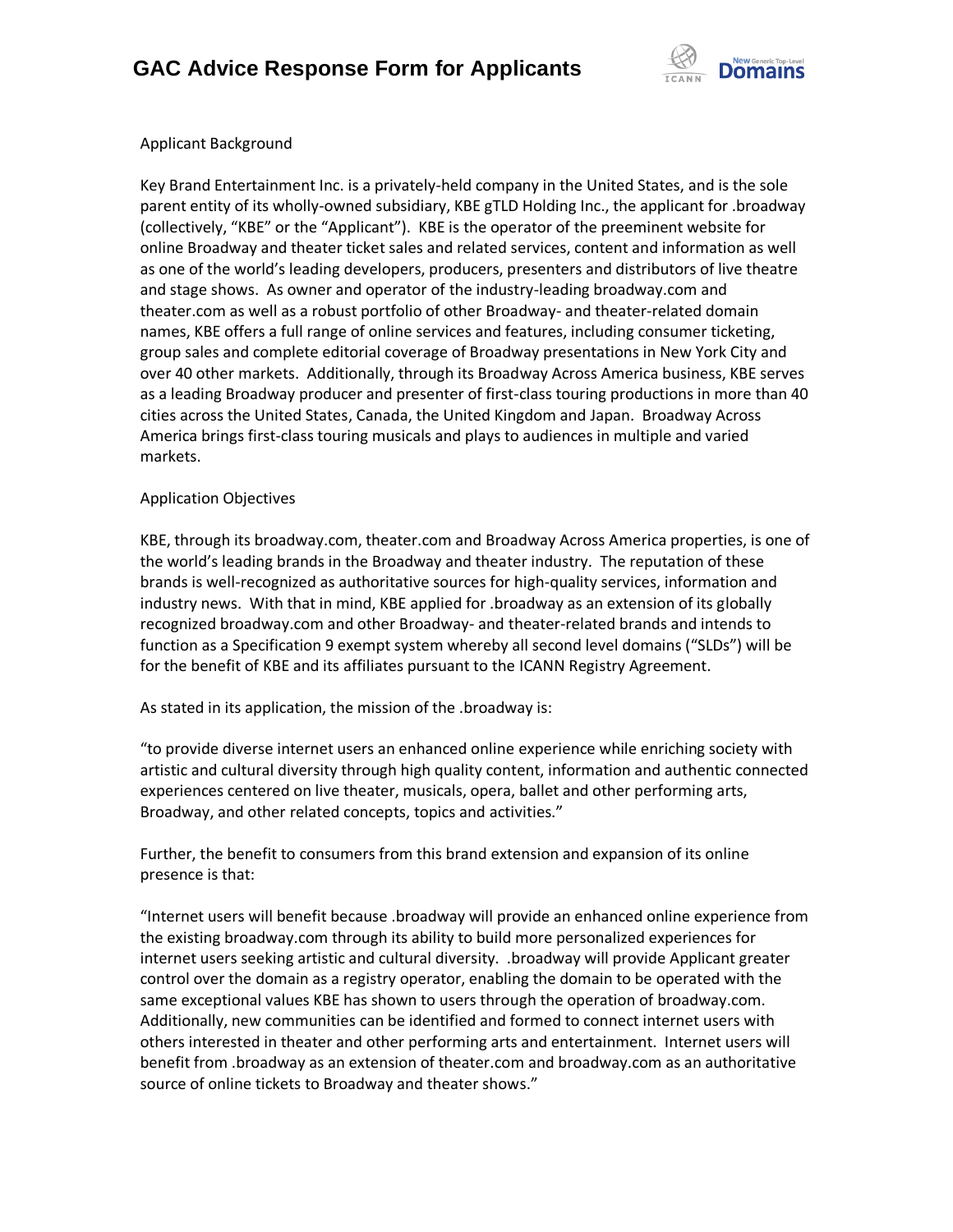# **GAC Advice Response Form for Applicants**



Safeguards Applicable to all New gTLDs.

In Annex I of the Advice, the GAC identifies six safeguards that it recommends for application to all new gTLDs subject to contractual oversight: (i) WHOIS Verification and Checks, (ii) Mitigating Abusive Activity, (iii) Security Checks, (iv) Documentation, (v) Making and Handling Complaints, and (vi) Consequences.

Although KBE intends to operate closed registries, thus significantly reducing the potential for concern related to the issues addressed by the safeguards, KBE is nonetheless prepared to implement those safeguards at the appropriate time upon the ultimate determination by the Board that they are necessary for the advancement of the entire new gTLD program.

Safeguards Applicable to Strings Related to Category 1 New gTLDs

In Annex I of the Advice, the GAC also identifies certain safeguards it recommends for application to specific strings linked to regulated or professional sectors that it has determined carry higher levels of risk associated with consumer harm (Category 1). For Category 1 strings, the GAC has outlined five additional recommended safeguards for those strings related to 12 broadly defined sectors. The GAC has recommended that to advance, such strings must implement said safeguards (as outlined in points (1)-(5) on pages 8-9 of the Advice).

Above all, KBE is fully committed to working with the ICANN community, its leadership and all relevant stakeholders to make the new gTLD program a success. KBE intends to protect consumers at all costs as deemed necessary by the GAC and, ultimately, the Board. As mentioned, KBE will at all times respond to and comply with all guidance and directives from ICANN and the Board in this regard but in order to meaningfully move toward implementation of those safeguards, the applicants must be provided with more detailed advice on these issues in general and how the Advice will impact their strings specifically in order to make the implementation of those safeguards actionable.

First, the current Advice provided by the GAC is not actionable at this time. It is overly broad, vague and practically impossible to implement. There are no stated mechanisms or procedures that enable applicants to incorporate the Advice into their action plans. The language and concepts used to articulate the Category 1 safeguards have not been defined, interpreted or commented on in a meaningful way that would allow applicants to implement or comply with such Advice. KBE is more than willing to comply with any GAC and Board directives but compliance with them must be feasible. In the event that the GAC further clarifies the specific guidance and the implementation process KBE will respond and act accordingly.

Further, the Advice does not provide any remediation or resolution measures for applicants in the event that they are unable to comply with said Advice. This circumstance was not addressed in the Applicant Guidebook, the authoritative guidance on new gTLD application and acquisition, and there is no guidance on how a Category 1 applicant that cannot meet the outlined criteria can remediate or resolve their application. Given the costs associated with remediation of the application and operating a remediated registry, applicants must be provided with guidance on this issue in order to plan accordingly. Again, KBE intends to fully comply with any directives of the Board on this issue but there have been none to date. Once clarity has been provided from the Board, KBE will act accordingly.